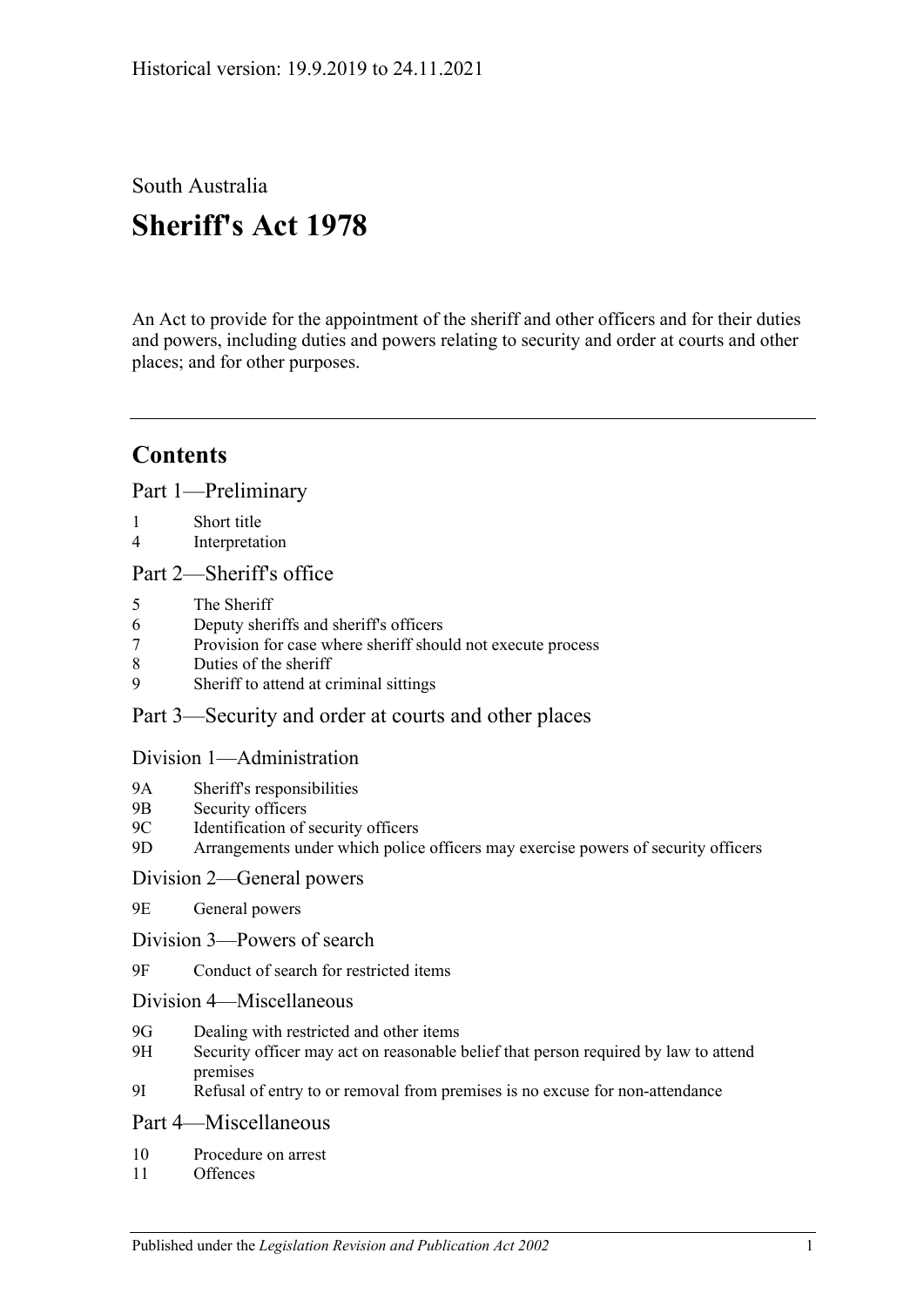#### **Sheriff's Act 1978—19.9.2019 to 24.11.2021** Contents

- 12 [Immunity](#page-10-3)
- 14 [Sheriff not disqualified from being justice of the peace](#page-10-4)
- 15 [No licence required for the purpose of sheriff's sales](#page-10-5)
- 15A [Non-derogation](#page-10-6)
- 16 [Regulations](#page-11-0)

[Legislative history](#page-12-0)

#### <span id="page-1-0"></span>**The Parliament of South Australia enacts as follows:**

## Part 1—Preliminary

#### <span id="page-1-1"></span>1-Short title

This Act may be cited as the *Sheriff's Act 1978*.

#### <span id="page-1-2"></span>1B**4—Interpretation**

(1) In this Act, unless the contrary intention appears—

*Administrator* means the person for the time being holding or acting in the office of the State Courts Administrator under the *[Courts Administration Act](http://www.legislation.sa.gov.au/index.aspx?action=legref&type=act&legtitle=Courts%20Administration%20Act%201993) 1993*;

*court* means—

- (a) the Supreme Court; or
- (b) the District Court; or
- (ba) the Environment, Resources and Development Court; or
- (c) the Magistrates Court; or
- (d) the Youth Court of South Australia;

*judge* includes a magistrate or a justice;

*participating body* means—

- (a) a participating court within the meaning of the *[Courts Administration](http://www.legislation.sa.gov.au/index.aspx?action=legref&type=act&legtitle=Courts%20Administration%20Act%201993)  Act [1993](http://www.legislation.sa.gov.au/index.aspx?action=legref&type=act&legtitle=Courts%20Administration%20Act%201993)*;
- (b) a person or body declared by regulation to be a participating body;

#### *premises of a participating body* means—

- (a) any premises or place occupied in connection with the operation of a participating body (whether on a permanent or temporary basis), including—
	- (i) the precincts and immediate environs of the premises or place and adjacent carparks and footpaths; and
	- (ii) laneways between or abutting the premises or place; and
	- (iii) any premises or place at which the body is conducting a view or inspection for the purposes of proceedings;
- (b) court buildings and the exit and entry points and steps to those buildings;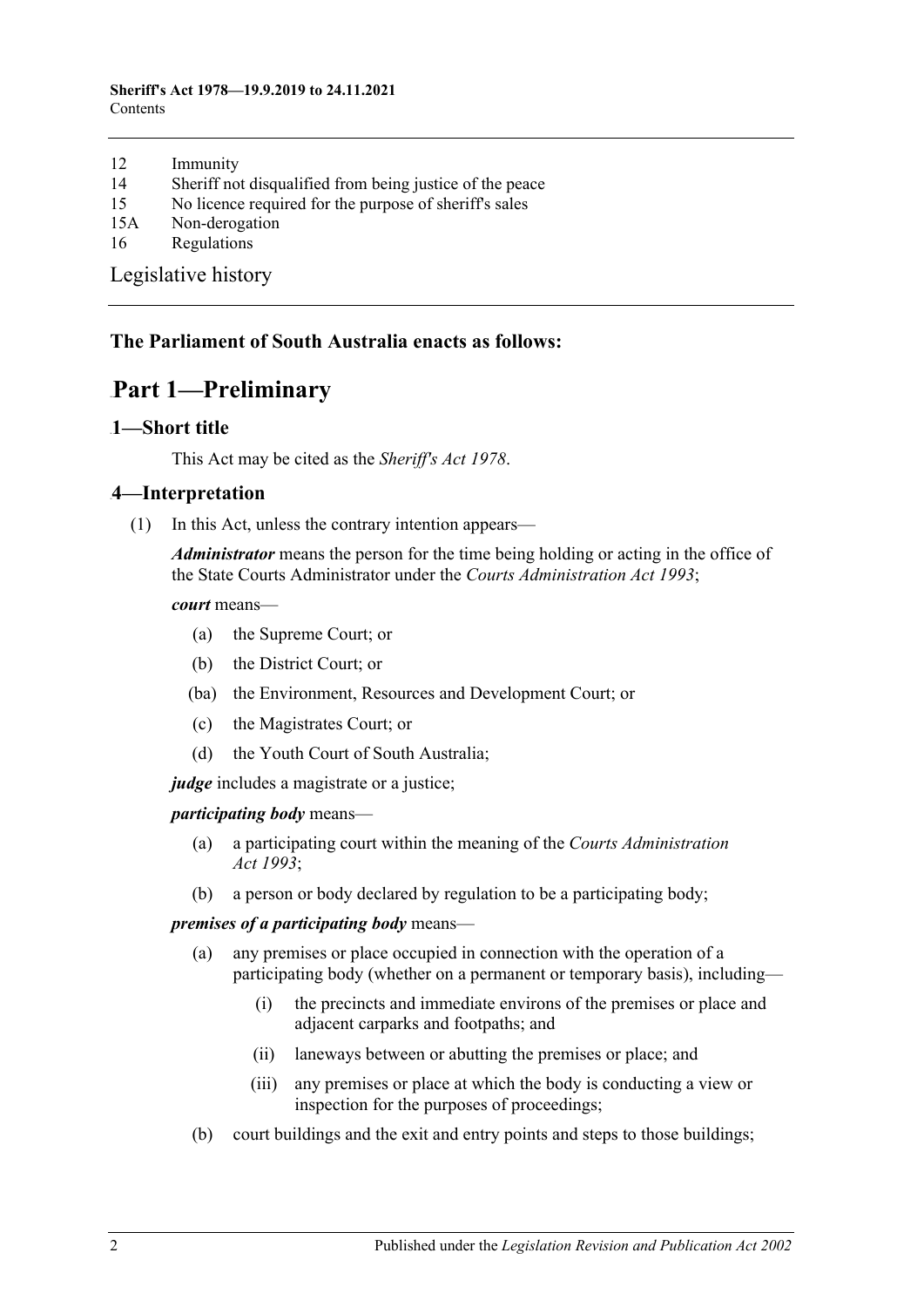#### *principal officer*—

- (a) in relation to a participating body that is a participating court within the meaning of the *[Courts Administration Act](http://www.legislation.sa.gov.au/index.aspx?action=legref&type=act&legtitle=Courts%20Administration%20Act%201993) 1993*—means the judicial head of the participating court;
- (b) in relation to any other participating body—means the officer designated by regulation as the principal officer of the body for the purposes of this Act;

*proceedings* includes any form of inquiry, examination or proceeding conducted by or before a participating body;

#### *restricted item* means—

- (a) an explosive, an explosive device or an incendiary device;
- (b) a dangerous article, offensive weapon or prohibited weapon, in each case within the meaning of section 21A of the *[Summary Offences Act](http://www.legislation.sa.gov.au/index.aspx?action=legref&type=act&legtitle=Summary%20Offences%20Act%201953) 1953*;
- (ba) a firearm within the meaning of the *[Firearms Act](http://www.legislation.sa.gov.au/index.aspx?action=legref&type=act&legtitle=Firearms%20Act%202015) 2015*;
- (c) an item that a person is prohibited from using or possessing while on the premises (or a particular part of the premises) of a participating body by rules of the body or by direction of the body or a member of the body given generally or in a specific case;
- (d) any other item that is reasonably capable of being used to jeopardise the security of persons or property or the orderly conduct of proceedings;

#### *security officer* means—

- (a) the sheriff;
- (b) a deputy sheriff;
- (c) a sheriff's officer appointed by the sheriff to be a security officer;
- (d) a police officer authorised in accordance with an arrangement under [section](#page-5-0) 9D to exercise the powers of a security officer.
- (2) For the purposes of this Act, a person is required by law to attend the premises of a participating body if, and only if—
	- (a) the person is brought to the premises in lawful custody; or
	- (b) the person attends the premises as required by the terms or conditions of a bail agreement; or
	- (c) the person attends the premises in obedience to an order, summons, subpoena, or any other process having the same effect as a summons or subpoena, made or issued by the participating body or a member or officer of the participating body; or
	- (d) the person attends the premises in obedience to a summons under the *[Juries](http://www.legislation.sa.gov.au/index.aspx?action=legref&type=act&legtitle=Juries%20Act%201927)  Act [1927](http://www.legislation.sa.gov.au/index.aspx?action=legref&type=act&legtitle=Juries%20Act%201927)*.

## <span id="page-2-0"></span>Part 2-Sheriff's office

## <span id="page-2-1"></span>5—The Sheriff

(1) There will be a sheriff.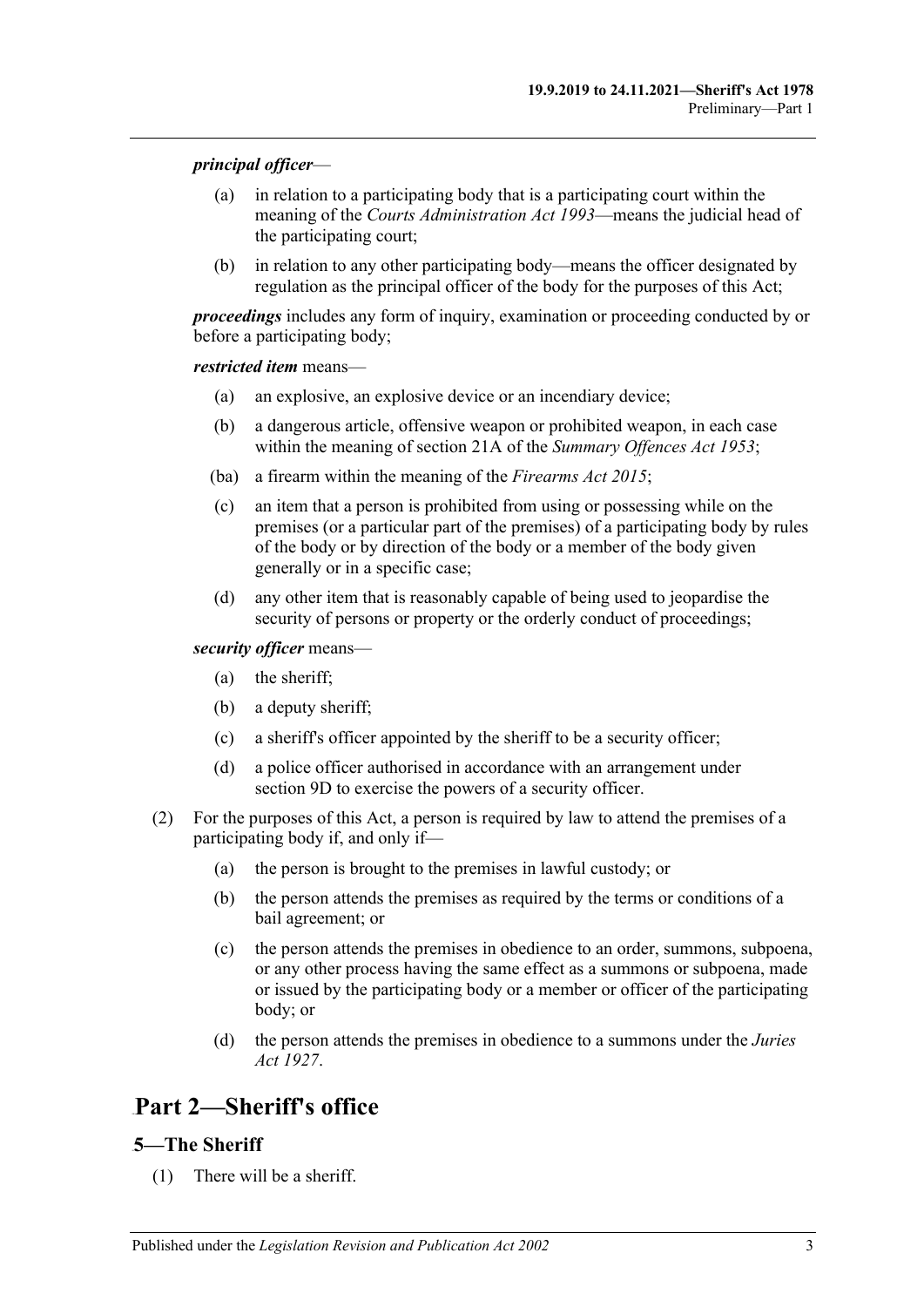- (2) The sheriff will be an officer of the Supreme Court.
- (3) The sheriff will be appointed under the *[Courts Administration Act](http://www.legislation.sa.gov.au/index.aspx?action=legref&type=act&legtitle=Courts%20Administration%20Act%201993) 1993*.
- (4) A person cannot be appointed as sheriff, nor can a person holding that office be dismissed or reduced in status after appointment, except on the recommendation, or with the concurrence, of the Chief Justice of the Supreme Court.

### <span id="page-3-0"></span>3B**6—Deputy sheriffs and sheriff's officers**

- (1) There will be such deputy sheriffs and sheriff's officers (appointed under the *[Courts](http://www.legislation.sa.gov.au/index.aspx?action=legref&type=act&legtitle=Courts%20Administration%20Act%201993)  [Administration Act](http://www.legislation.sa.gov.au/index.aspx?action=legref&type=act&legtitle=Courts%20Administration%20Act%201993) 1993*) as are necessary to assist the sheriff in the performance of his or her duties.
- (2) A person cannot be appointed as a deputy sheriff or sheriff's officer, nor can a person so appointed be dismissed or reduced in status after appointment, except on the recommendation, or with the concurrence, of the sheriff.
- <span id="page-3-2"></span>(3) The sheriff may, by instrument in writing, appoint any person to be a deputy sheriff or sheriff's officer—
	- (a) for the purposes of a particular proceeding; or
	- (b) for the period specified in the instrument.
- (4) A person appointed under [subsection](#page-3-2) (3) is not, by virtue of that appointment, a Public Service employee and is to be appointed on terms and conditions approved by the State Courts Administration Council.
- (5) A deputy sheriff has, in relation to any matter within the scope of his or her appointment, the powers, duties and immunities of the sheriff, but is subject to direction by the sheriff.

#### <span id="page-3-3"></span><span id="page-3-1"></span>4B**7—Provision for case where sheriff should not execute process**

- (1) Where—
	- (a) the sheriff is unable, for any reason, to carry out any duties; or
	- (b) it is for any other reason expedient to exercise the powers conferred by this subsection,

a court or a judge may appoint a fit and proper person to execute any process, or to carry out the duties of the sheriff in relation to any matter.

- <span id="page-3-4"></span>(2) Where—
	- (a) any process is directed against the sheriff; or
	- (b) it is otherwise improper for the sheriff to execute any process,

the court or a judge may appoint any fit and proper person to execute that process.

(3) A person appointed pursuant to [subsection](#page-3-3) (1) or [\(2\)](#page-3-4) has, in relation to any matter within the scope of the person's appointment, the powers, duties and immunities of the sheriff.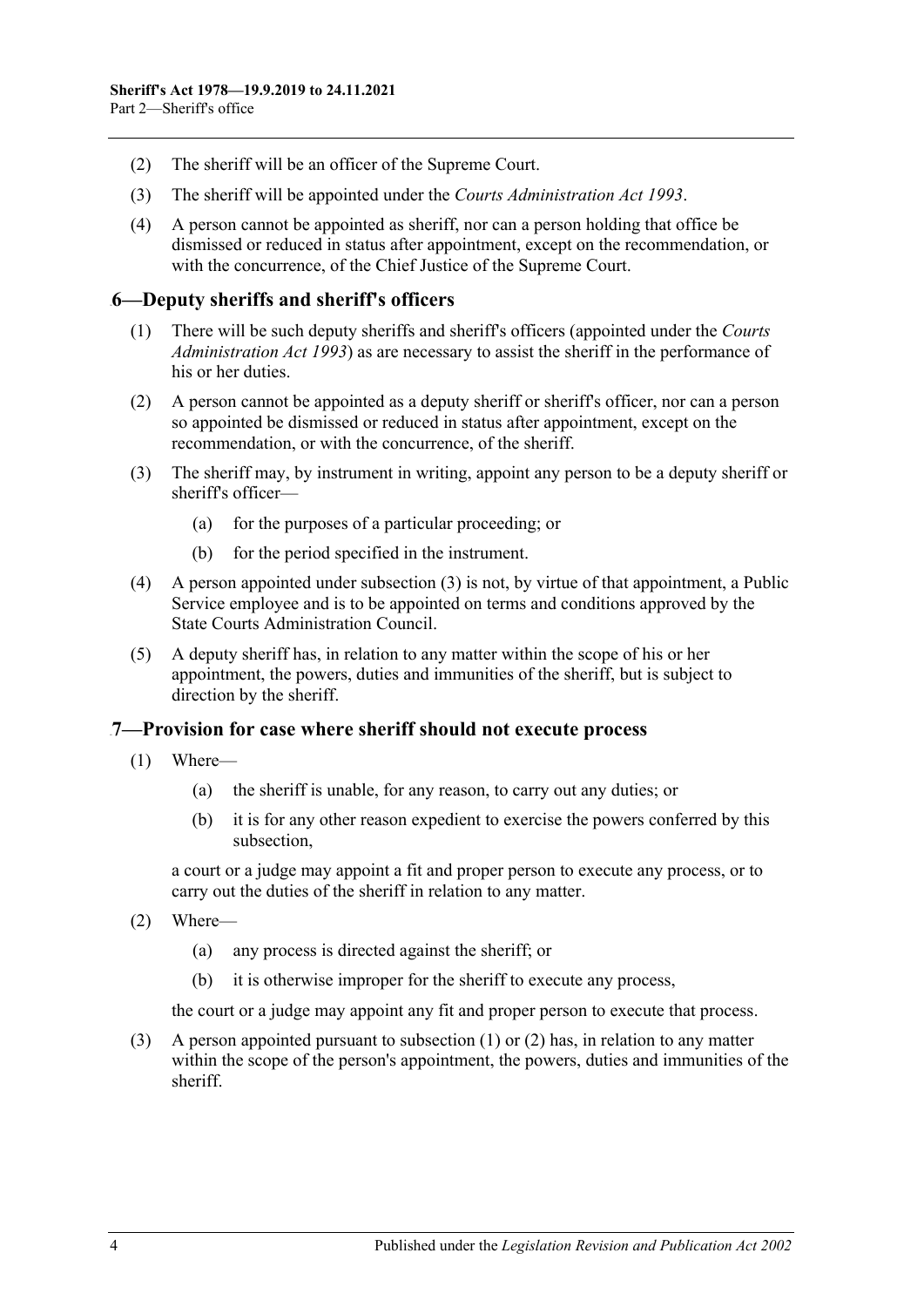## <span id="page-4-0"></span>5B**8—Duties of the sheriff**

The sheriff must—

- (a) execute or cause to be executed all process, civil or criminal, directed to the sheriff by a court; and
- (b) perform all other duties imposed on the sheriff by or under an Act; and
- (c) observe and carry out any direction of a court.

## <span id="page-4-1"></span>6B**9—Sheriff to attend at criminal sittings**

- (1) The sheriff must—
	- (a) attend personally; or
	- (b) cause one of the sheriff's officers to attend,

any criminal session of a court.

- (2) The sheriff must, at the request of a court—
	- (a) attend personally; or
	- (b) cause one of the sheriff's officers to attend,

any sittings of that court.

# <span id="page-4-3"></span><span id="page-4-2"></span>30B**Part 3—Security and order at courts and other places**

## 23B**Division 1—Administration**

## <span id="page-4-4"></span>14B**9A—Sheriff's responsibilities**

The sheriff is responsible to the principal officer of a participating body for providing assistance in the maintenance of security and orderly conduct at the premises of the body.

## <span id="page-4-7"></span><span id="page-4-5"></span>15B**9B—Security officers**

- (1) The sheriff may appoint sheriff's officers as security officers.
- (2) An appointment under [subsection](#page-4-7) (1) may be made subject to conditions limiting the powers exercisable by the security officer.
- (3) The sheriff may, by notice in writing to a security officer—
	- (a) vary or revoke a condition of the appointment or impose a condition; or
	- (b) revoke the appointment.
- (4) If a person appointed as a security officer ceases to be a sheriff's officer, the person's appointment as a security officer is revoked.

## <span id="page-4-6"></span>16B**9C—Identification of security officers**

- (1) A security officer appointed by the sheriff must be issued with an identity card in a form approved by the Administrator—
	- (a) containing a photograph of the person and the person's name or a unique identification code; and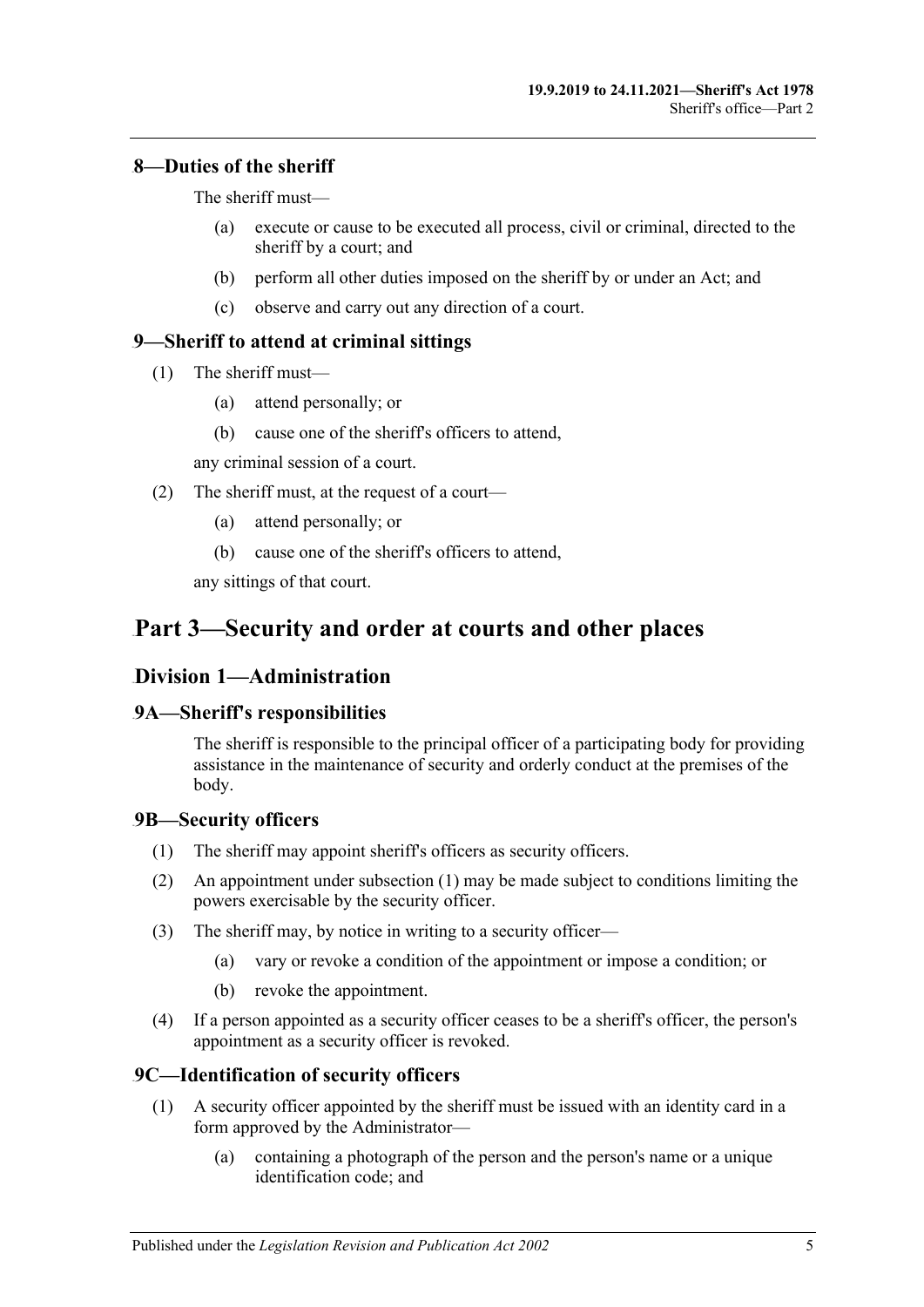- (b) stating that the person is a security officer under this Act.
- (2) If the powers of a security officer have been limited by condition, the identity card must contain a statement of those limitations.
- (3) A security officer must, at the request of a person in relation to whom the officer intends to exercise any powers under this Act or any other Act, produce his or her identity card for inspection by the person.
- (4) If a person in possession of an identity card issued to the person under this section ceases to be a security officer, the person must forthwith return the identity card to the sheriff.

Maximum penalty: \$1 250.

#### <span id="page-5-0"></span>17B**9D—Arrangements under which police officers may exercise powers of security officers**

- <span id="page-5-3"></span>(1) The sheriff may enter into an arrangement with the Commissioner of Police under which police officers are authorised (without appointment) to exercise the powers of security officers on a temporary basis.
- (2) In exercising powers pursuant to such an arrangement, a police officer is responsible to the sheriff.
- (3) In any proceedings an apparently genuine document purporting to be a certificate of the sheriff certifying that a specified police officer was authorised for a specified period or at a specified time or in specified circumstances to exercise the powers of a security officer in accordance with an arrangement under [subsection](#page-5-3) (1) constitutes proof, in the absence of proof to the contrary, of the matters so certified.

## <span id="page-5-1"></span>24B**Division 2—General powers**

#### <span id="page-5-2"></span>18B**9E—General powers**

- <span id="page-5-4"></span>(1) A security officer may, subject to the conditions of the officer's appointment, exercise the following powers:
	- (a) the officer may give a person on or within the precincts of the premises of a participating body reasonable directions for the purposes of maintaining or restoring security or orderly conduct at the premises or for securing the safety of any person arriving at, attending or departing from the premises;
	- (b) if a person refuses to comply with a direction given under [paragraph](#page-5-4) (a) or a person on or within the precincts of the premises of a participating body is behaving in an unlawful manner, the officer may—
		- (i) refuse the person entry to or remove the person from the premises or part of the premises of the participating body using only such force as is reasonably necessary for the purpose; or
		- (ii) cause the person to be detained and handed over into the custody of a police officer as soon as reasonably practicable;
	- (c) the officer may assist in bringing a person who is in lawful custody to the premises of a participating body, or in taking a person who is in lawful custody from the premises of a participating body to a place at which the person is being or is to be detained;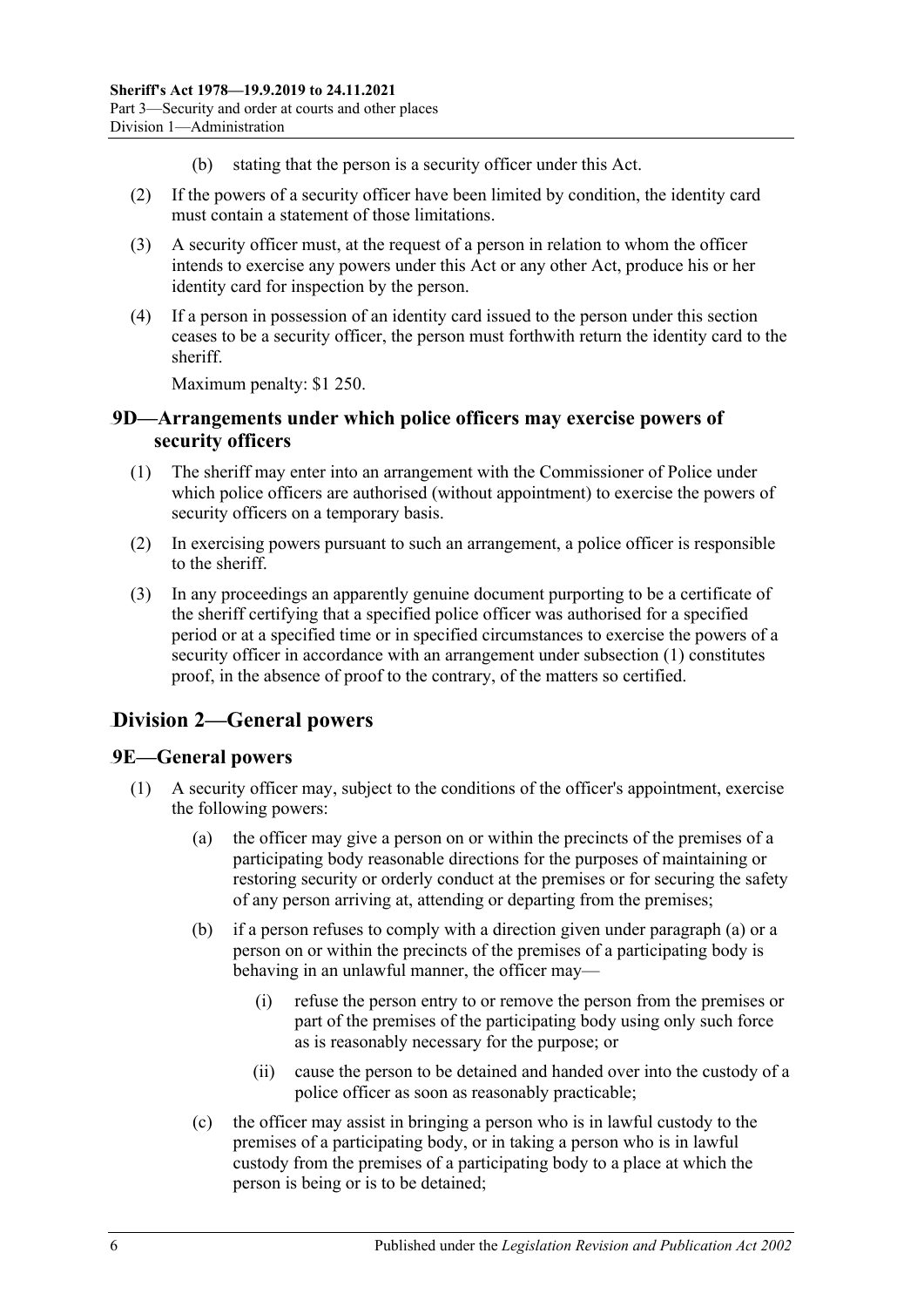- (d) the officer may take into custody a person who is on the premises of a participating body and whose release on bail is revoked by the body;
- (e) the officer may keep in custody a person who is on the premises of a participating body and who is in lawful custody or surrenders himself or herself into the custody of the body;
- (f) the officer may, without warrant, arrest a person who—
	- (i) escapes from the custody of a security officer; or
	- (ii) appears to have escaped from lawful custody while on, or being brought to or taken from, the premises of a participating body;
- (g) the officer may, at the direction of a participating body or a member of a participating body—
	- (i) keep in custody any person who is to appear before the body and who is on the premises of the body;
	- (ii) restrain a person appearing before the body or take other action for the purposes of maintaining or restoring security or orderly conduct in proceedings before the body;
- <span id="page-6-2"></span>(h) if specified persons are not entitled to attend proceedings before a participating body or the proceedings are not open to the public—
	- (i) the officer may require any person on or about to enter a part of the premises of a participating body where the proceedings are being or are to be conducted to provide information reasonably required for the purposes of determining whether the person is entitled to attend the proceedings; and
	- (ii) if a person refuses to comply with a requirement under [subparagraph](#page-6-2) (i) or the officer believes on reasonable grounds that a person is not entitled to attend the proceedings, the officer may refuse the person entry to or remove the person from the premises of the participating body, or the part of the premises where the proceedings are being or are to be conducted, using only such force as is reasonably necessary for the purpose.
- (2) A person who refuses to comply with a direction of a security officer given under [subsection](#page-5-4)  $(1)(a)$  is guilty of an offence.

Maximum penalty: \$2 500 or imprisonment for 6 months.

### <span id="page-6-0"></span>25B**Division 3—Powers of search**

### <span id="page-6-3"></span><span id="page-6-1"></span>19B**9F—Conduct of search for restricted items**

- <span id="page-6-4"></span>(1) A security officer may, subject to the conditions of the officer's appointment, exercise the following powers in relation to a person who is on or about to enter the premises of a participating body:
	- (a) the officer may require the person—
		- (i) to submit to a search of the person for the presence of restricted items by means of a scanning device;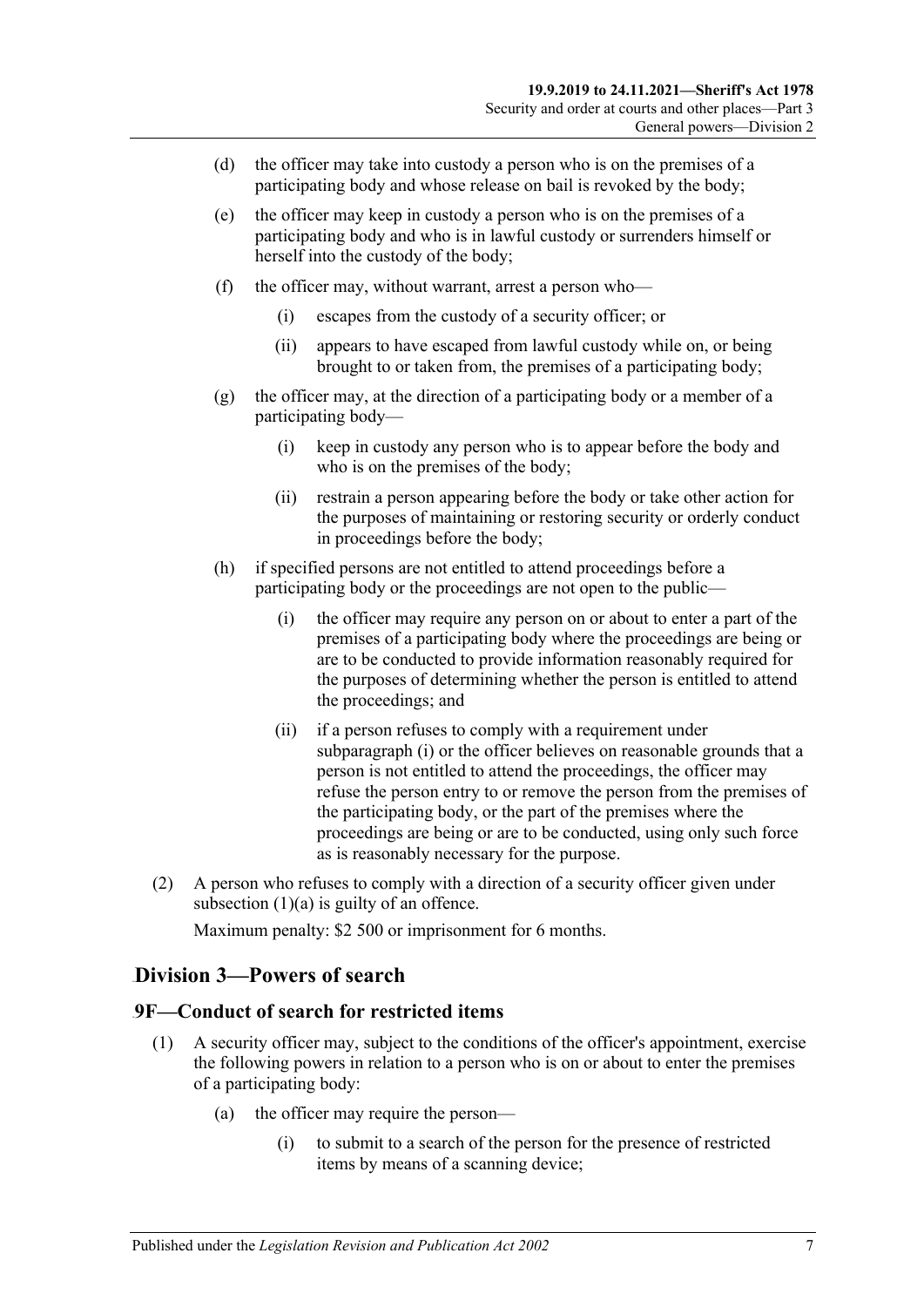- (ii) to allow the person's possessions to be searched for the presence of restricted items by means of a scanning device or by a physical search;
- (iii) to do anything reasonably necessary for the purposes of a search under this paragraph;
- <span id="page-7-3"></span><span id="page-7-0"></span>(b) the officer may require the person to inform the officer whether or not the person is required by law to attend the premises;
- (c) if the person is required by law to attend the premises, the officer may require the person—
	- (i) to submit to a physical search of the person for the presence of restricted items;
	- (ii) to do anything reasonably necessary for the purposes of the search;
- <span id="page-7-1"></span>(d) if there are reasonable grounds for suspecting that a restricted item is in the clothing or on the body of the person, the officer may require the person—
	- (i) to produce the item for inspection;
	- (ii) to submit to a physical search of the person for the presence of restricted items;
	- (iii) to do anything reasonably necessary for the purposes of the search.
- <span id="page-7-2"></span>(2) The following provisions apply to a search of a person by means of a scanning device carried out under this section:
	- (a) the search must be conducted by use of an electronic or mechanical scanning device designed to be used without coming into contact with the body of the person the subject of the search;
	- (b) without limiting the requirements that may be made under [subsection](#page-7-0)  $(1)(a)(iii)$ , the person may be required—
		- (i) to remove all items from the pockets of the person's clothing; or
		- (ii) to adopt certain postures;
	- (c) the person cannot be required to remove clothing or to open his or her mouth and nothing may be introduced into an orifice of the person's body;
	- (d) the search must be carried out expeditiously and in a manner that avoids undue humiliation of the person.
- (3) The following provisions apply to a search of possessions by means of a scanning device, or by a physical search, carried out under this section:
	- (a) without limiting the requirements that may be made under [subsection](#page-7-0)  $(1)(a)(iii)$ , the person may be required—
		- (i) to hand over bags or possessions to the officer; or
		- (ii) to open bags or other possessions or to allow bags or other possessions to be opened;
	- (b) the search must be carried out expeditiously.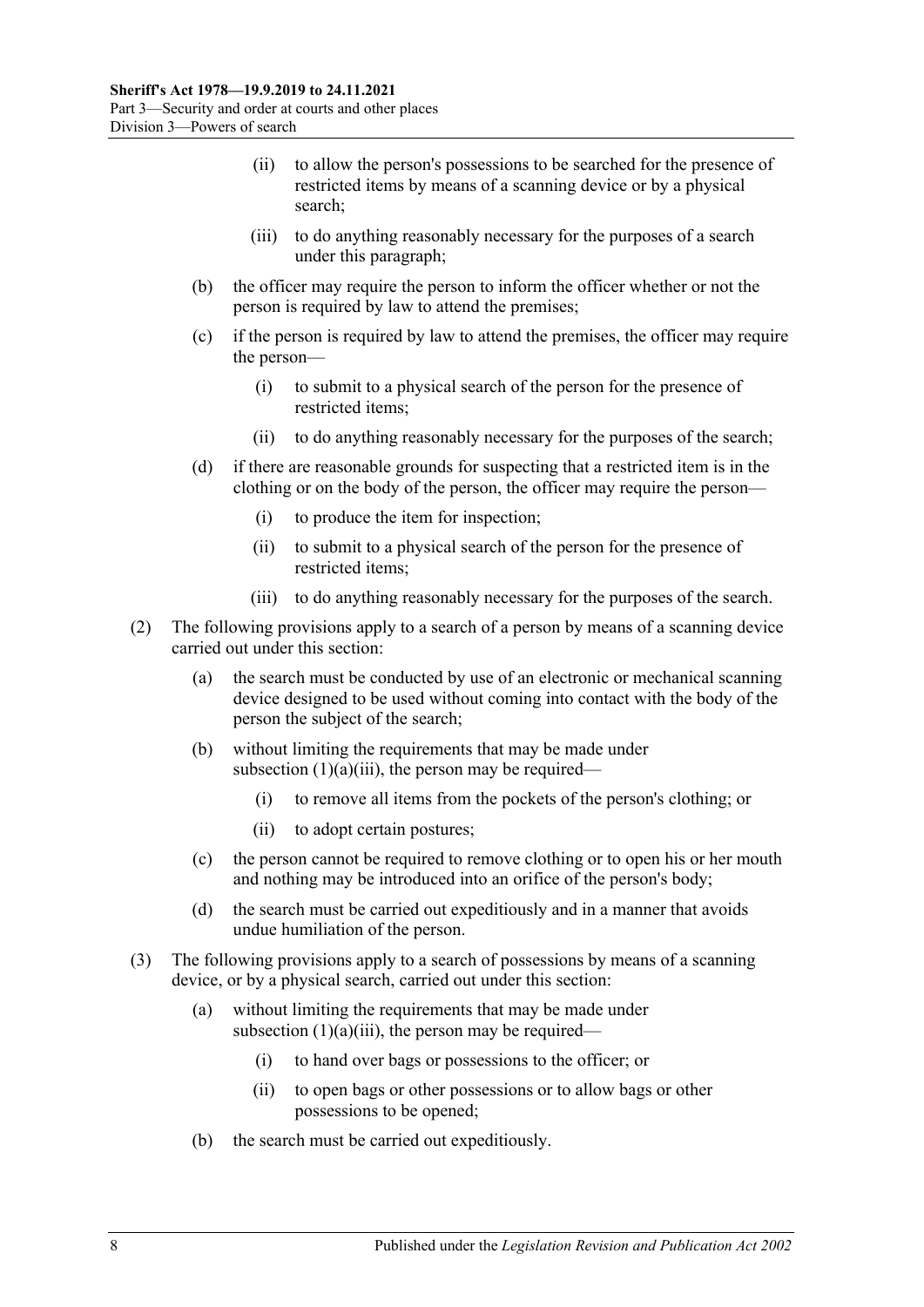- (4) The following provisions apply to a physical search of a person carried out under this section:
	- (a) without limiting the requirements that may be made under [subsection](#page-7-1)  $(1)(c)(ii)$  or  $(d)(iii)$ , the person may be required—
		- (i) to remove all items from the pockets of the person's clothing; or
		- (ii) to open his or her mouth; or
		- (iii) to adopt certain postures; or
		- (iv) to remove outer clothing including footwear and headwear; or
		- (v) to submit to being frisked;
	- (b) the person cannot be required to remove inner clothing or underwear and nothing may be introduced into an orifice (including the mouth) of the person's body;
	- (c) except in circumstances where it is not practicable—
		- (i) at least two persons (apart from the person being searched) must be present at all times during the search; and
		- (ii) the search of the person must be carried out by an officer of the same sex as the person;
	- (d) the search must be carried out expeditiously and in a manner that avoids undue humiliation of the person and, as far as reasonably practicable, avoids offending cultural values or religious beliefs genuinely held by the person.
- (5) If a person does not comply with a requirement made under [subsection](#page-6-3) (1), a security officer may—
	- (a) in the case of a person who is required by law to attend the premises—
		- (i) refuse the person entry to or remove the person from the premises or part of the premises, using only such force as is reasonably necessary for the purpose; or
		- (ii) detain the person and apply reasonable force to secure compliance with the requirement or to remove an item required to be produced (but force cannot be applied to open the person's mouth, or to remove anything from the person's mouth, except by or under the supervision of a registered medical practitioner);
	- (b) in any other case—refuse the person entry to or remove the person from the premises or part of the premises, using only such force as is reasonably necessary for the purpose.
- (6) Failure of a person to comply with a requirement made under [subsection](#page-6-4)  $(1)(a)$  does not of itself constitute grounds for suspecting that there is a restricted item in the clothing or on the body of the person.
- (7) If a person refuses to comply with a requirement made under [subsection](#page-7-3)  $(1)(b)$ , the person will be taken, for the purposes of this Part, to be required by law to attend the premises whether or not that is in fact the case.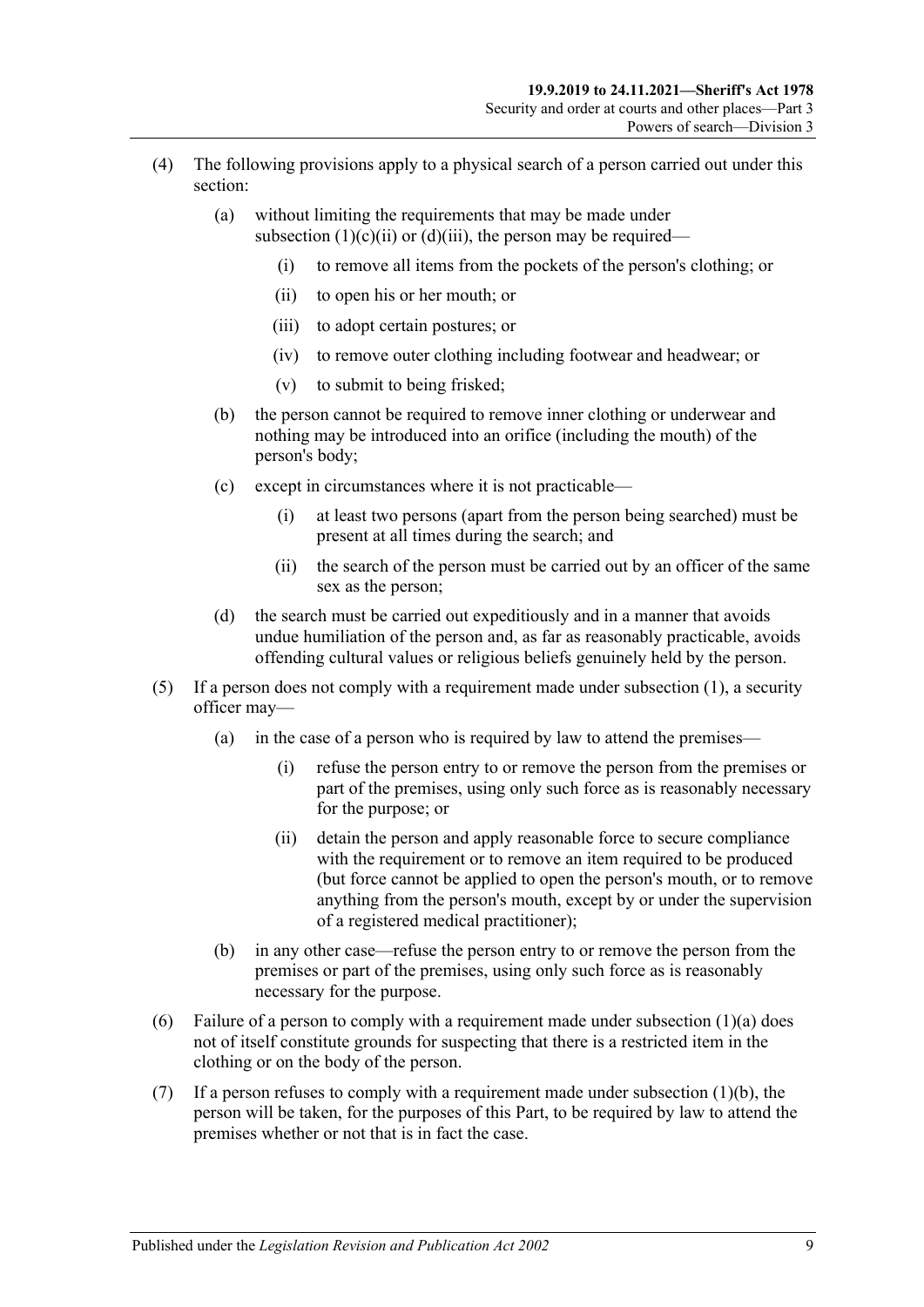## <span id="page-9-0"></span>26B**Division 4—Miscellaneous**

#### <span id="page-9-6"></span><span id="page-9-1"></span>20B**9G—Dealing with restricted and other items**

If a security officer finds, in the possession of a person who is on or about to enter the premises of a participating body—

- (a) a restricted item; or
- <span id="page-9-7"></span>(b) an item that the officer believes on reasonable grounds to be a restricted item; or
- <span id="page-9-4"></span>(c) an item that the officer believes on reasonable grounds to be in the unlawful possession of the person,

the following provisions apply:

- (d) the officer may refuse the person entry to or remove the person from the premises or part of the premises, using only such force as is reasonably necessary for the purpose;
- (e) the officer may, where the person is in possession of an item referred to in [paragraph](#page-9-4) (c), cause the person and the item to be detained and handed over into the custody of a police officer as soon as reasonably practicable;
- <span id="page-9-5"></span>(f) the officer may require the person to surrender the item;
- (g) if a person who is required by law to attend the premises refuses to comply with a requirement made under [paragraph](#page-9-5) (f), the officer may apply reasonable force to remove the item from the person's possession;
- (h) if an item is so surrendered or removed, the officer must
	- (i) in the case of an item referred to in [paragraph](#page-9-6) (a) or [\(b\),](#page-9-7) cause it to be held in safe keeping while the person is on the premises;
	- (ii) in the case of an item referred to in [paragraph](#page-9-4) (c), cause the item to be handed over into the custody of a police officer as soon as reasonably practicable, together with any relevant information the officer may have.

### <span id="page-9-2"></span>21B**9H—Security officer may act on reasonable belief that person required by law to attend premises**

If a security officer believes on reasonable grounds that a person is required by law to attend the premises of a participating body, nothing done by the officer in relation to the person in the exercise or purported exercise of powers under this Part is rendered unlawful by reason of the fact that the person is not required by law to attend those premises.

### <span id="page-9-3"></span>22B**9I—Refusal of entry to or removal from premises is no excuse for non-attendance**

The fact that a person is lawfully refused entry to, or removed from, premises or a part of premises under this Part is not, for the purposes of any Act or law, an excuse for non-compliance with a requirement or undertaking to attend the premises.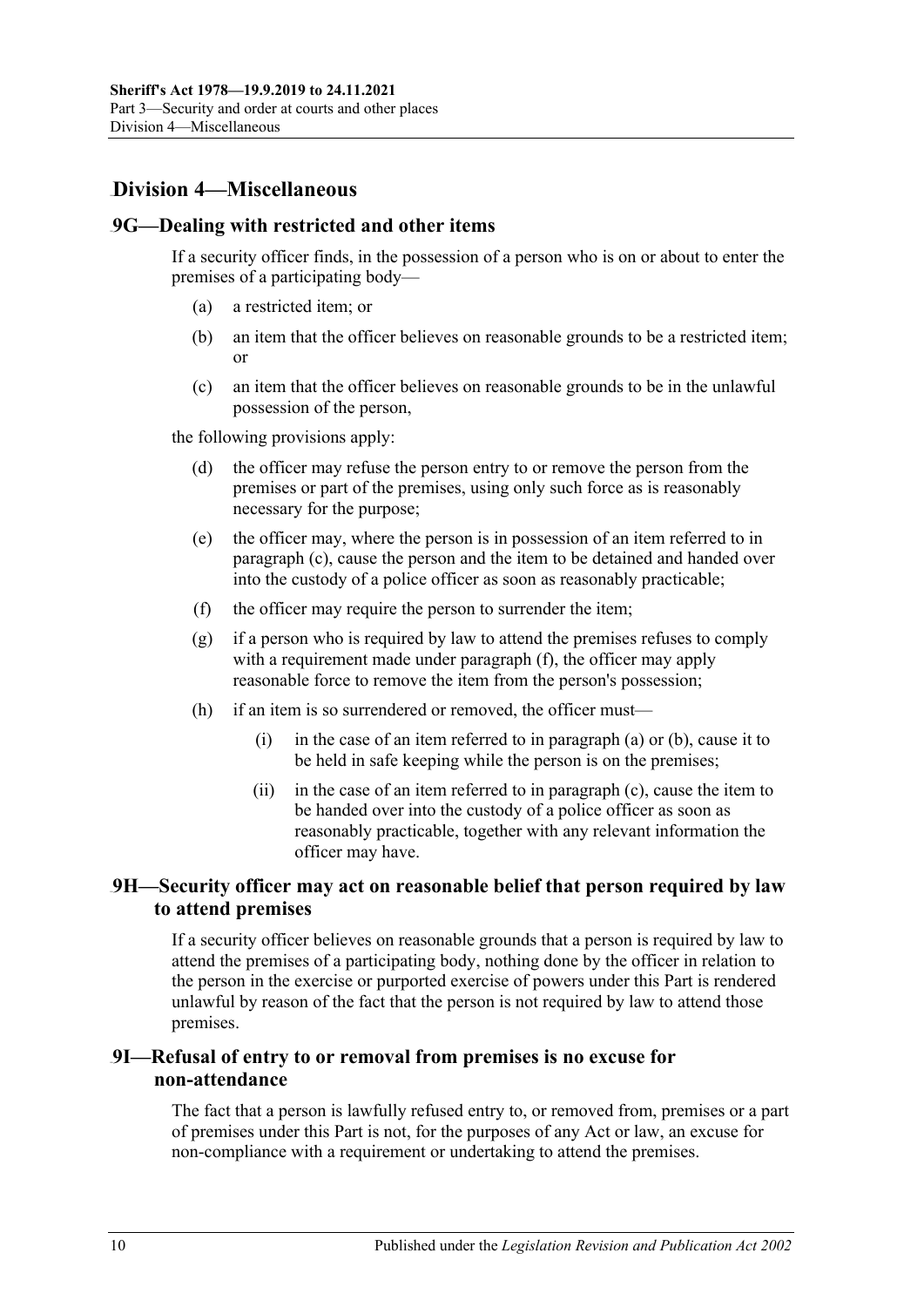# <span id="page-10-0"></span>31B**Part 4—Miscellaneous**

### <span id="page-10-1"></span>7B**10—Procedure on arrest**

Subject to any other Act, a person arrested by the sheriff, a deputy sheriff or a sheriff's officer pursuant to a process issued by a participating body, a member or officer of a participating body or a justice must be brought before the body specified in the process as soon as reasonably practicable and may be detained until that happens.

### <span id="page-10-7"></span><span id="page-10-2"></span>8B**11—Offences**

(1) A person who hinders or obstructs the sheriff, a deputy sheriff, a sheriff's officer, or a person assisting the sheriff, a deputy sheriff or a sheriff's officer in the performance or exercise of functions or powers conferred by this or any other Act (including powers conferred on a person in the capacity of security officer) is guilty of an offence.

Maximum penalty: \$2 500 or 6 months imprisonment.

- <span id="page-10-8"></span>(2) The sheriff, a deputy sheriff or a sheriff's officer, may arrest any person who commits an offence under [subsection](#page-10-7) (1).
- (3) A person arrested under [subsection](#page-10-8) (2) must be handed over into the custody of a police officer as soon as reasonably practicable and may be detained until that happens.
- (5) A person who falsely represents, by words or conduct, that he or she is the sheriff, a deputy sheriff, a sheriff's officer or a security officer, is guilty of an offence. Maximum penalty: \$2 500 or 6 months imprisonment.

## <span id="page-10-3"></span>9B**12—Immunity**

- (1) Subject to this section, civil liability for any wrongful or negligent act or omission of the sheriff, a deputy sheriff or a sheriff's officer in the course of carrying out duties assigned by or under this Act will be determined in accordance with the law of torts.
- <span id="page-10-9"></span>(2) The sheriff, a deputy sheriff or a sheriff's officer incurs no personal liability in tort for any act or omission in the course of carrying out those duties.
- (3) Any action or claim to which the sheriff, a deputy sheriff or a sheriff's officer would, but for [subsection](#page-10-9) (2), be liable lies against the Crown.

## <span id="page-10-4"></span>10B**14—Sheriff not disqualified from being justice of the peace**

The sheriff is not disqualified, by reason of the sheriff's office, from appointment as a justice of the peace.

### <span id="page-10-5"></span>11B**15—No licence required for the purpose of sheriff's sales**

No licence or other authority is required under any Act by the sheriff, a deputy sheriff or a sheriff's officer for the purpose of selling real or personal property (by auction or otherwise) in pursuance of the process of a court.

### <span id="page-10-6"></span>12B**15A—Non-derogation**

Nothing in this Act derogates from the powers of the sheriff or a participating body under any other Act or law.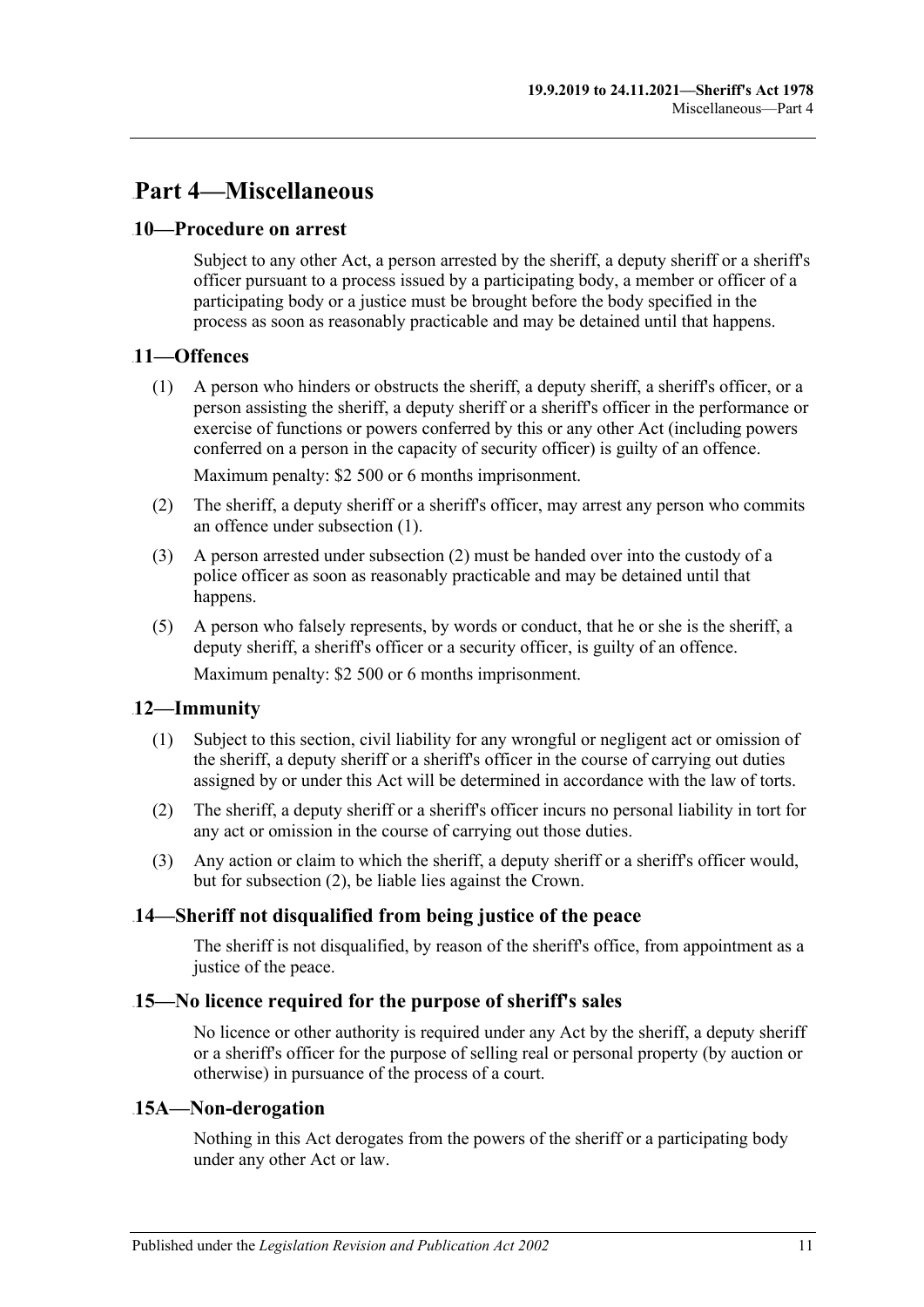#### <span id="page-11-3"></span><span id="page-11-0"></span>13B**16—Regulations**

- (1) The Governor may make such regulations as are contemplated by, or necessary or expedient for the purposes of, this Act.
- (2) Subject to [subsection](#page-11-1) (3), a regulation may only be made on the recommendation of the State Courts Administration Council.
- <span id="page-11-1"></span>(3) The recommendation of the State Courts Administration Council is not required for a regulation made under [subsection](#page-11-2) (4)(b).
- <span id="page-11-2"></span>(4) Without limiting the generality of [subsection](#page-11-3) (1), the regulations may—
	- (a) regulate the performance of the duties of the sheriff; and
	- (ab) regulate the performance of the duties of security officers or otherwise regulate matters relating to security or orderly conduct at the premises of participating bodies; and
	- (ac) provide for the safe keeping of items surrendered or removed from a person's possession under this Act and for the disposal of any such items that remain unclaimed; and
	- (b) prescribe, and provide for the recovery of, fees and expenses payable to the sheriff in relation to the execution of process, the service of documents and any other duty of the sheriff under this Act or any other Act; and
	- (c) provide for the settlement of disputes as to the amount payable in any case; and
	- (d) provide for the giving of security for the payment of fees; and
	- (e) prescribe conditions on which property seized in execution may be withdrawn from sale; and
	- (f) impose fines, not exceeding \$2 500, for offences against the regulations.
- (5) Regulations made for the purposes of [subsection](#page-11-2) (4)(b) may provide for all or any of the following matters:
	- (a) specific fees;
	- (b) maximum fees;
	- (c) minimum fees;
	- (d) fees that vary according to value, time, class of matter, or on any other basis;
	- (e) fees that differ for different classes of proceedings or different classes of party;
	- (f) the manner of payment of fees and expenses;
	- (g) the time or times at which fees are to be paid,

and it is not necessary for a fee to be related to the actual administrative cost incurred.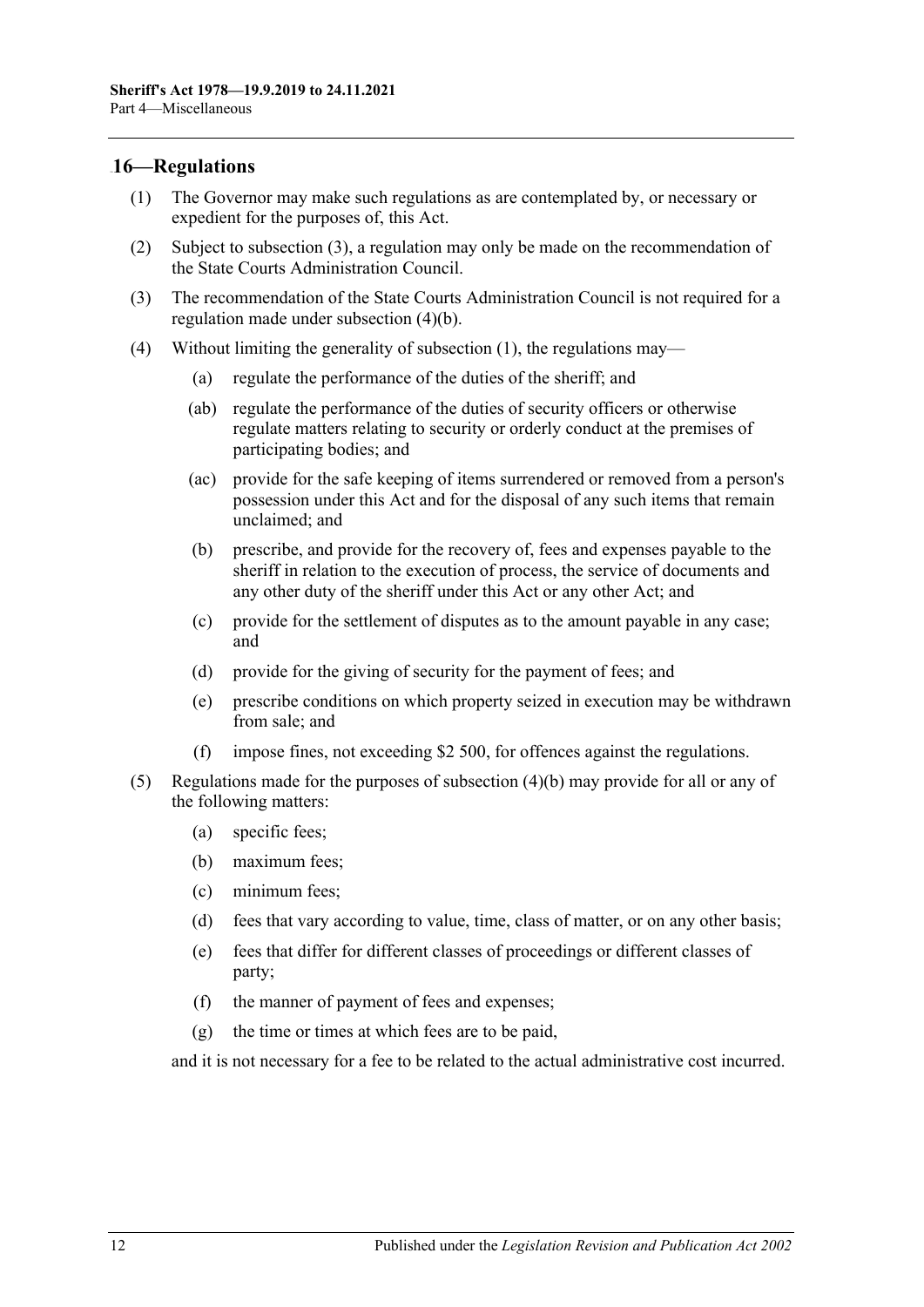# <span id="page-12-0"></span>**Legislative history**

## **Notes**

- Please note—References in the legislation to other legislation or instruments or to titles of bodies or offices are not automatically updated as part of the program for the revision and publication of legislation and therefore may be obsolete.
- Earlier versions of this Act (historical versions) are listed at the end of the legislative history.
- For further information relating to the Act and subordinate legislation made under the Act see the Index of South Australian Statutes or www.legislation.sa.gov.au.

## **Legislation amended by principal Act**

The *Sheriff's Act 1978* amended the following:

*Supreme Court Act 1935*

## **Principal Act and amendments**

New entries appear in bold.

| Year    | N <sub>0</sub> | Title                                                                                               | Assent     | Commencement                                                            |
|---------|----------------|-----------------------------------------------------------------------------------------------------|------------|-------------------------------------------------------------------------|
| 1978    | 82             | Sheriff's Act 1978                                                                                  | 30.11.1978 | 6.7.1992 (Gazette 2.7.1992 p209)                                        |
| 1991    | 81             | Sheriff's Act Amendment Act 1991                                                                    | 12.12.1991 | 6.7.1992 (Gazette 2.7.1992 p209)                                        |
| 1995    | 85             | <b>Statutes Amendment (Courts)</b><br><b>Administration Staff) Act 1995</b>                         | 30.11.1995 | Pt 6 (ss 13 & 14)—14.12.1995 ( <i>Gazette</i><br>$14.12.1995$ $p1641$ ) |
| 1996    | 67             | Statutes Amendment<br>(Attorney-General's Portfolio)<br>Act 1996                                    | 15.8.1996  | Pt 15 (ss 27-29)-17.10.1996 (Gazette<br>$17.10.1996$ $p1361$ )          |
| 2000    | 49             | <b>Statutes Amendment and Repeal</b><br>(Security and Order at Courts and<br>Other Places) Act 2000 | 20.7.2000  | Pt 2 (ss $4-16$ ) & Sch $-29.9.2000$<br>(Gazette 28.9.2000 p2221)       |
| 2012 20 |                | Summary Offences (Weapons)<br>Amendment Act 2012                                                    | 24.5.2012  | Sch 1 (cl 3)-15.12.2012 (Gazette<br>15.11.2012 p5009)                   |
| 2015    | 46             | Firearms Act 2015                                                                                   | 17.12.2015 | Sch 1 (cl 19)-1.7.2017 (Gazette<br>27.6.2017 p2619)                     |
| 2017    | 50             | Statutes Amendment (Court Fees)<br>Act 2017                                                         | 28.11.2017 | Pt 4 (s 6)-5.3.2018 (Gazette 23.1.2018<br>p282)                         |
| 2019    | 21             | <b>Statutes Amendment</b><br>(Attorney-General's Portfolio)<br>(No 2) Act 2019                      | 19.9.2019  | Pt 13 (s 20)-19.9.2019: s 2(1)                                          |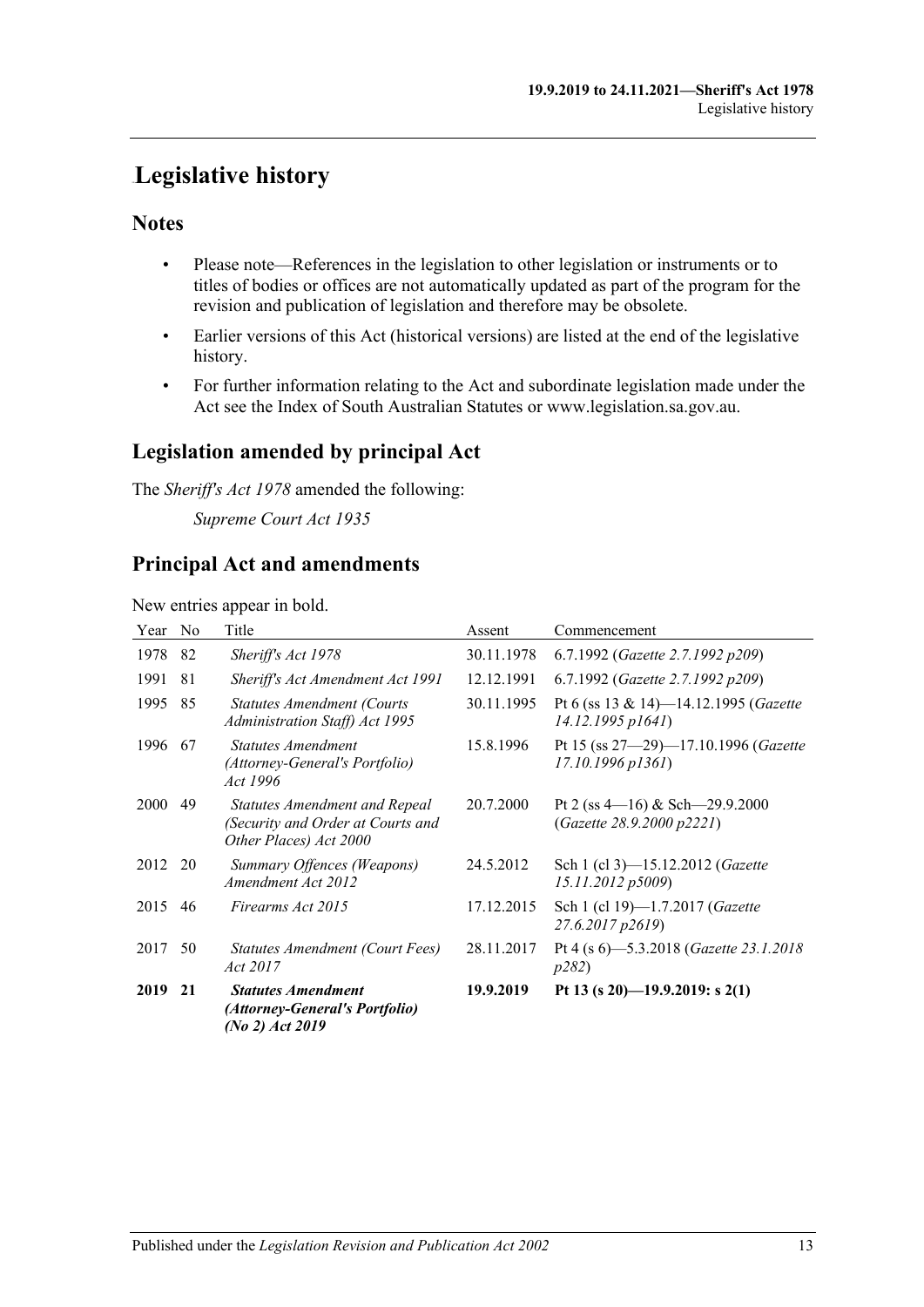## **Provisions amended**

New entries appear in bold.

Entries that relate to provisions that have been deleted appear in italics.

| Provision                           | How varied                                         | Commencement |  |
|-------------------------------------|----------------------------------------------------|--------------|--|
| Long title                          | substituted by 49/2000 s 4                         | 29.9.2000    |  |
| Pt 1                                | heading inserted by 49/2000 s 5                    | 29.9.2000    |  |
| s <sub>2</sub>                      | deleted by $49/2000 s 16$ (Sch)                    | 29.9.2000    |  |
| s <sub>3</sub>                      | amended by $81/1991 s 3$                           | 6.7.1992     |  |
|                                     | deleted by $49/2000 s 16$ (Sch)                    | 29.9.2000    |  |
| s <sub>4</sub>                      |                                                    |              |  |
| s(4(1))                             | s 4 redesignated as s $4(1)$ by $49/2000$ s $6(d)$ | 29.9.2000    |  |
| Administrator                       | inserted by $49/2000$ s $6(a)$                     | 29.9.2000    |  |
| court                               | substituted by $81/1991$ s $4(a)$                  | 6.7.1992     |  |
|                                     | amended by 67/1996 s 27                            | 17.10.1996   |  |
|                                     | amended by $49/2000$ s $6(b)$                      | 29.9.2000    |  |
| judge                               | substituted by 81/1991 s 4(b)                      | 6.7.1992     |  |
| participating body                  | inserted by $49/2000$ s $6(c)$                     | 29.9.2000    |  |
| premises of a<br>participating body | inserted by $49/2000$ s $6(c)$                     | 29.9.2000    |  |
|                                     | substituted by 21/2019 s 20                        | 19.9.2019    |  |
| principal officer                   | inserted by $49/2000$ s $6(c)$                     | 29.9.2000    |  |
| proceedings                         | inserted by $49/2000$ s $6(c)$                     | 29.9.2000    |  |
| restricted item                     | inserted by $49/2000$ s $6(c)$                     | 29.9.2000    |  |
|                                     | amended by 20/2012 Sch 1 cl 3                      | 15.12.2012   |  |
|                                     | amended by 46/2015 Sch 1 cl 19                     | 1.7.2017     |  |
| security officer                    | inserted by $49/2000$ s $6(c)$                     | 29.9.2000    |  |
| s(4(2)                              | inserted by $49/2000$ s $6(d)$                     | 29.9.2000    |  |
| Pt 2                                | heading inserted by 49/2000 s 7                    | 29.9.2000    |  |
| s <sub>5</sub>                      | substituted by 81/1991 s 5                         | 6.7.1992     |  |
| $s \ 5(3)$                          | amended by 85/1995 s 13                            | 14.12.1995   |  |
| $\sqrt{5}$                          | substituted by 81/1991 s 5                         | 6.7.1992     |  |
| s(6(1))                             | amended by $85/1995$ s $14(a)$                     | 14.12.1995   |  |
| s(6(2))                             | amended by 85/1995 s 14(b)                         | 14.12.1995   |  |
| s(4)                                | amended by 49/2000 s 8                             | 29.9.2000    |  |
| s <sub>7</sub>                      |                                                    |              |  |
| s $7(1)$ and $(3)$                  | amended by 49/2000 s 16 (Sch)                      | 29.9.2000    |  |
| s <sub>8</sub>                      | amended by 81/1991 s 6                             | 6.7.1992     |  |
|                                     | amended by 49/2000 s 16 (Sch)                      | 29.9.2000    |  |
| s 9                                 |                                                    |              |  |
| $s \, 9(1)$                         | amended by 49/2000 ss 9, 16 (Sch)                  | 29.9.2000    |  |
| $s \, 9(2)$                         | amended by 49/2000 s 16 (Sch)                      | 29.9.2000    |  |
| Pt <sub>3</sub>                     | inserted by 49/2000 s 10                           | 29.9.2000    |  |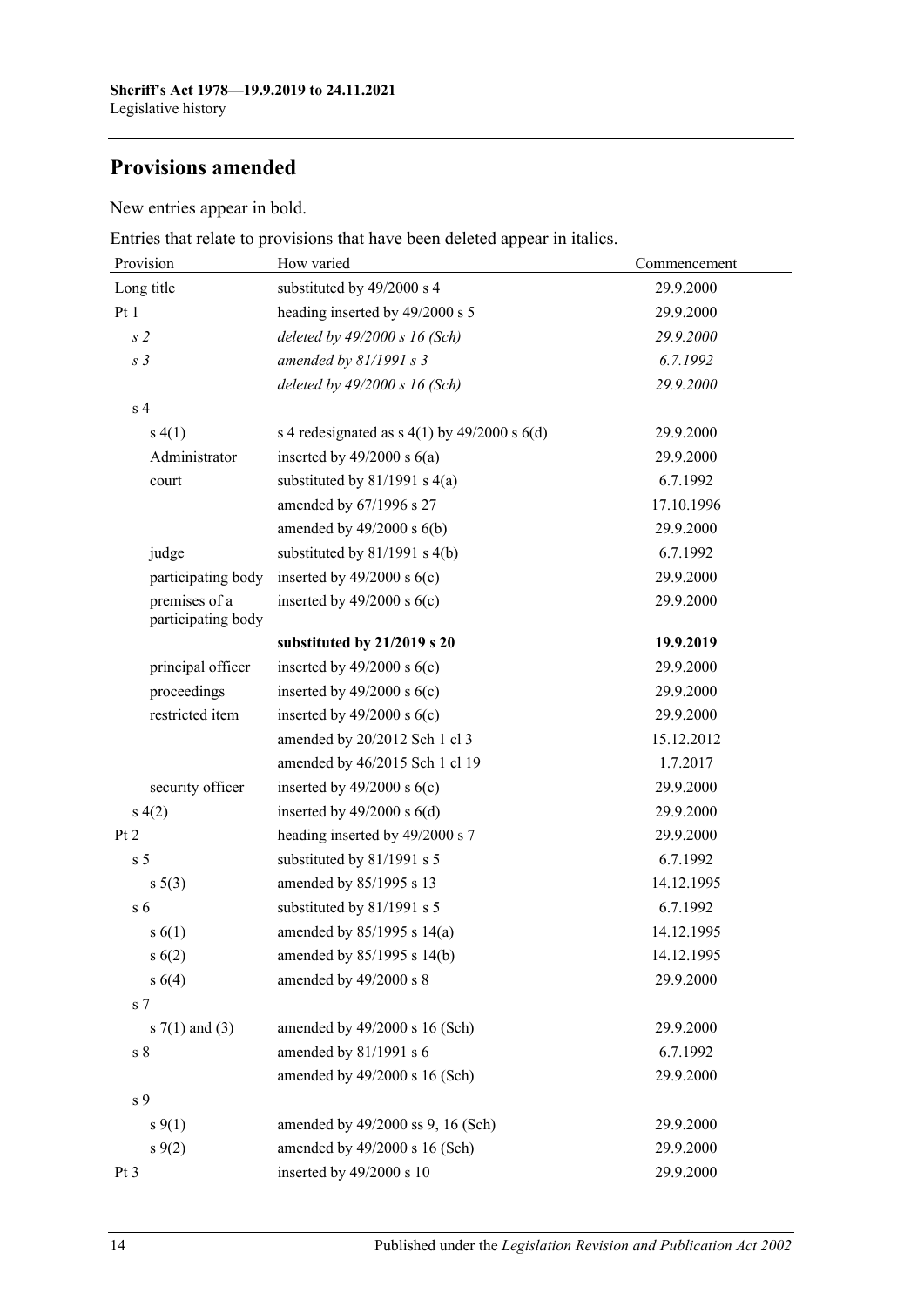| Pt 4            | heading inserted by 49/2000 s 11                      | 29.9.2000  |
|-----------------|-------------------------------------------------------|------------|
| s 10            | substituted by 81/1991 s 7                            | 6.7.1992   |
|                 | substituted by 49/2000 s 12                           | 29.9.2000  |
| s 11            |                                                       |            |
|                 |                                                       |            |
| s 11(1)         | amended by $67/1996$ s $28(a)$ , (b)                  | 17.10.1996 |
|                 | substituted by $49/2000$ s $13(a)$                    | 29.9.2000  |
| s 11(2)         | amended by 49/2000 s 16 (Sch)                         | 29.9.2000  |
| s 11(3)         | substituted by $49/2000$ s $13(b)$                    | 29.9.2000  |
| $s$ $11(4)$     | deleted by $49/2000 s 13(c)$                          | 29.9.2000  |
| s 11(5)         | inserted by $67/1996$ s $28(c)$                       | 17.10.1996 |
|                 | substituted by $49/2000$ s $13(d)$                    | 29.9.2000  |
| s 12            |                                                       |            |
| s 12(1)         | amended by 81/1991 s 8                                | 6.7.1992   |
|                 | amended by 49/2000 s 16 (Sch)                         | 29.9.2000  |
| s 12(2)         | amended by 81/1991 s 8                                | 6.7.1992   |
| s 12(3)         | amended by 81/1991 s 8                                | 6.7.1992   |
|                 | amended by 49/2000 s 16 (Sch)                         | 29.9.2000  |
| s <sub>13</sub> | deleted by $49/2000 s$ 16 (Sch)                       | 29.9.2000  |
| s <sub>14</sub> | amended by 49/2000 s 16 (Sch)                         | 29.9.2000  |
| s 15A           | inserted by 49/2000 s 14                              | 29.9.2000  |
| s 16            |                                                       |            |
| s $16(1)$ —(3)  | inserted by $49/2000$ s $15(d)$                       | 29.9.2000  |
| s 16(4)         | s 16 amended by 67/1996 s 29                          | 17.10.1996 |
|                 | s 16 amended by 49/2000 ss $15(a)$ —(c), 16<br>(Sch)  | 29.9.2000  |
|                 | s 16 redesignated as s $16(4)$ by $49/2000$ s $15(d)$ | 29.9.2000  |
| s16(5)          | inserted by 50/2017 s 6                               | 5.3.2018   |

## **Transitional etc provisions associated with Act or amendments**

### *Statutes Amendment (Courts Administration Staff) Act 1995*

## **20—Transitional provision**

(1) An appointment to a non-judicial office or position made or purportedly made before the commencement of this Act in accordance with an Act that is amended by this Act will be taken to have been duly made under the statutory provisions that, as amended by this Act, provide for the making of such an appointment as if this Act had been enacted and in force at the relevant time.